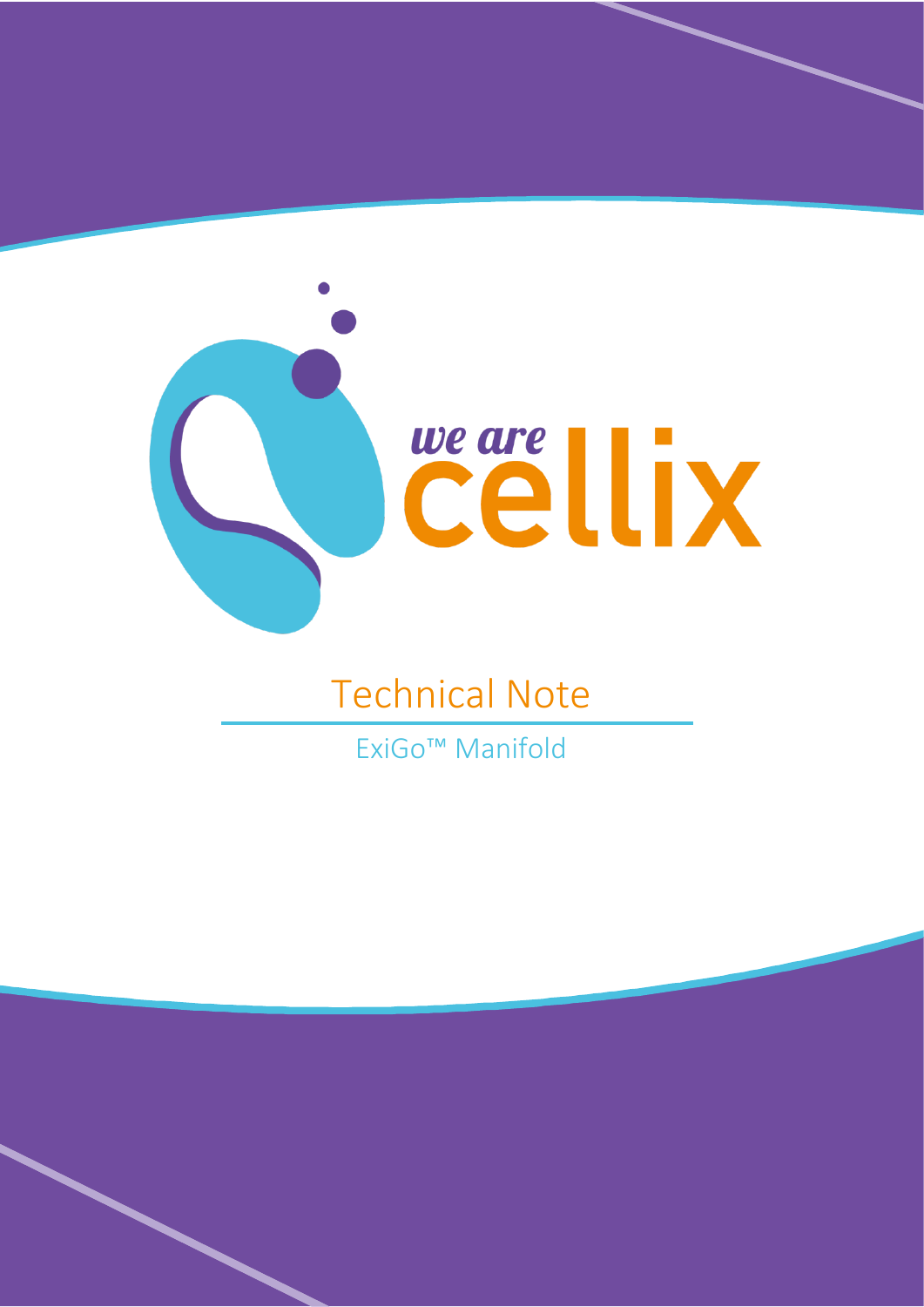Unit 1, Longmile Business Pa Longmile Road, D12EK79 Dublin, Ireland

**Cellix Ltd.** 

## ExiGo Manifold: maximizing the flexibility of your microfluidic setup

The ExiGo manifold is a specialised microfluidic channel selector designed to work with an ExiGo pump. The manifold allows the ExiGo pump to direct fluid to one of three microfluidic channels\* at a time. Accurate flow-switching and low dead volume provide exceptional performance.

The ExiGo Manifold can be programmed to automatically switch between fluidic channels using the SmartFlo PC software.

The ExiGo Manifold is an extremely useful tool for applications which require:

- Automatic refilling of the syringe
- Asynchronous injection of a reagent in multiple channels
- Continuous perfusion over long periods of time\*\*

\*Each channel can be used as input or output.

\*\*Additional equipment may be required.



*ExiGo with manifold Manifold*



## **Performance and Technical Specifications:**

|                    |                                                                |                                                    | <b>Technical specifications</b> |                                            |  |
|--------------------|----------------------------------------------------------------|----------------------------------------------------|---------------------------------|--------------------------------------------|--|
| <b>Operation</b>   |                                                                |                                                    |                                 | Plug and play connection to the ExiGo pump |  |
| <b>Features</b>    | Allows the user to direct the fluid to three independent ports |                                                    |                                 |                                            |  |
|                    |                                                                | Perfusion: 10 nL/min-3 mL/min (same as ExiGo pump) |                                 |                                            |  |
| <b>Flow ranges</b> | Refill step: max 20 mL/min (limited by syringe size)           |                                                    |                                 |                                            |  |
|                    | Input                                                          | Channel                                            | Channel                         |                                            |  |
| Connections        | port                                                           |                                                    |                                 | Channel 3                                  |  |
|                    | $1/4 - 28$                                                     | $6 - 40$                                           | $6 - 40$                        |                                            |  |
|                    | <b>UNF</b>                                                     | <b>UNF</b>                                         | <b>UNF</b>                      | 6-40 UNF                                   |  |



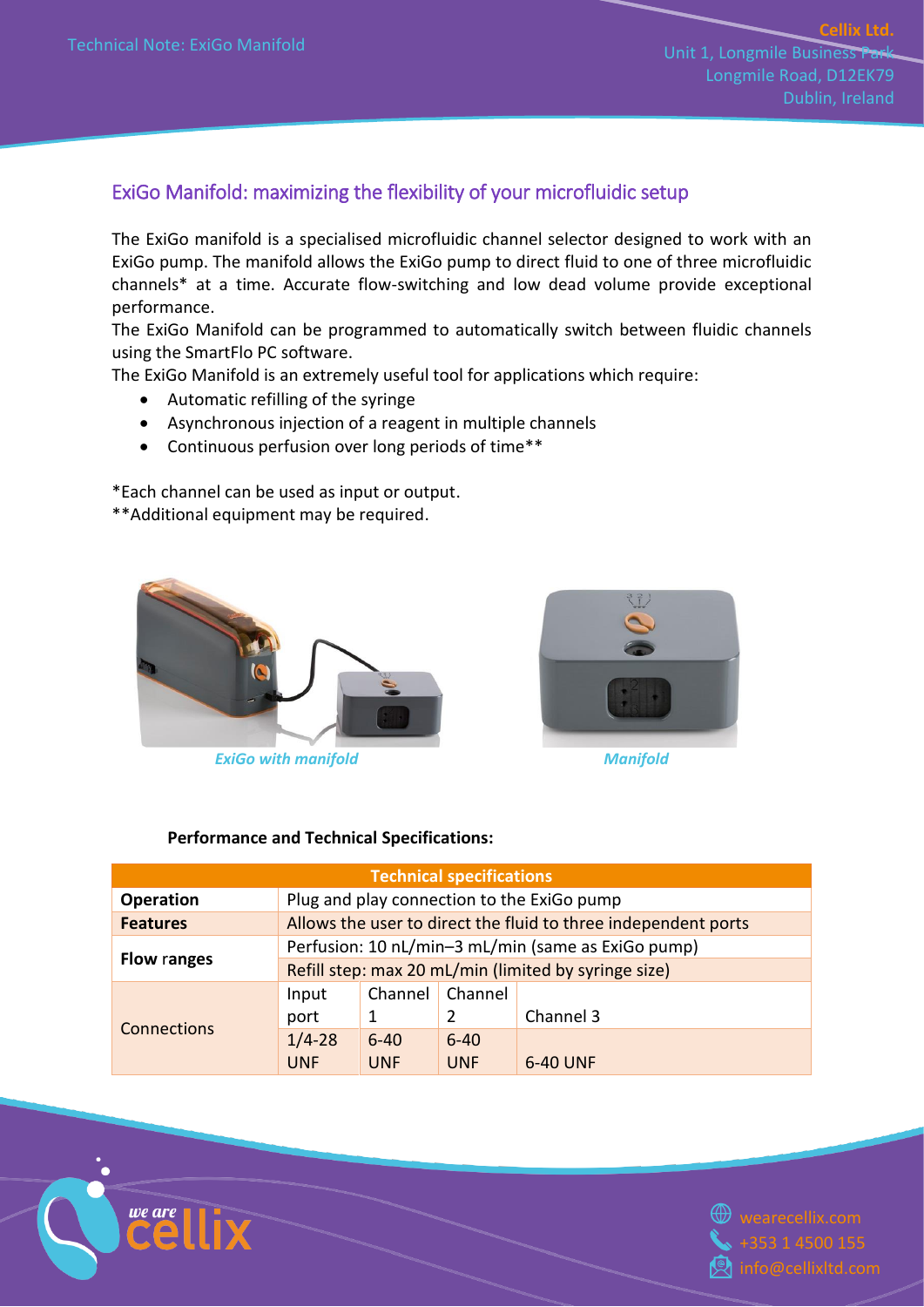Unit 1, Longmile Business Park Longmile Road, D12EK79 Dublin, Ireland

|                           | <b>Fluidics</b>           |                    |                    |
|---------------------------|---------------------------|--------------------|--------------------|
|                           | Input to channel 1        | Input to channel 2 | Input to channel 3 |
| Dead volume               | $^{\sim}$ 41 µL           | $\approx$ 62 µL    | 6-40 UNF           |
| <b>Materials</b>          | PEEK, Delrin <sup>®</sup> |                    |                    |
| Media temperature         | $10-50^{\circ}$ C         |                    |                    |
| <b>Operating pressure</b> | $-0.97$ to 2.2 bar        |                    |                    |

| <b>General characteristics</b> |                                         |
|--------------------------------|-----------------------------------------|
| <b>Dimensions</b>              | 112 mm (L) x 86 mm (W) x<br>$45$ mm (H) |
| Casting material               | ABS                                     |
| Weight                         | $0.3$ kg                                |
| Power requirements             | 24V DC, via cable to ExiGo              |

## **SmartFlo App: Manifold Settings**



*PC SmartFlo app PC: auto-refill option active PC SmartFlo app: manifold settings*